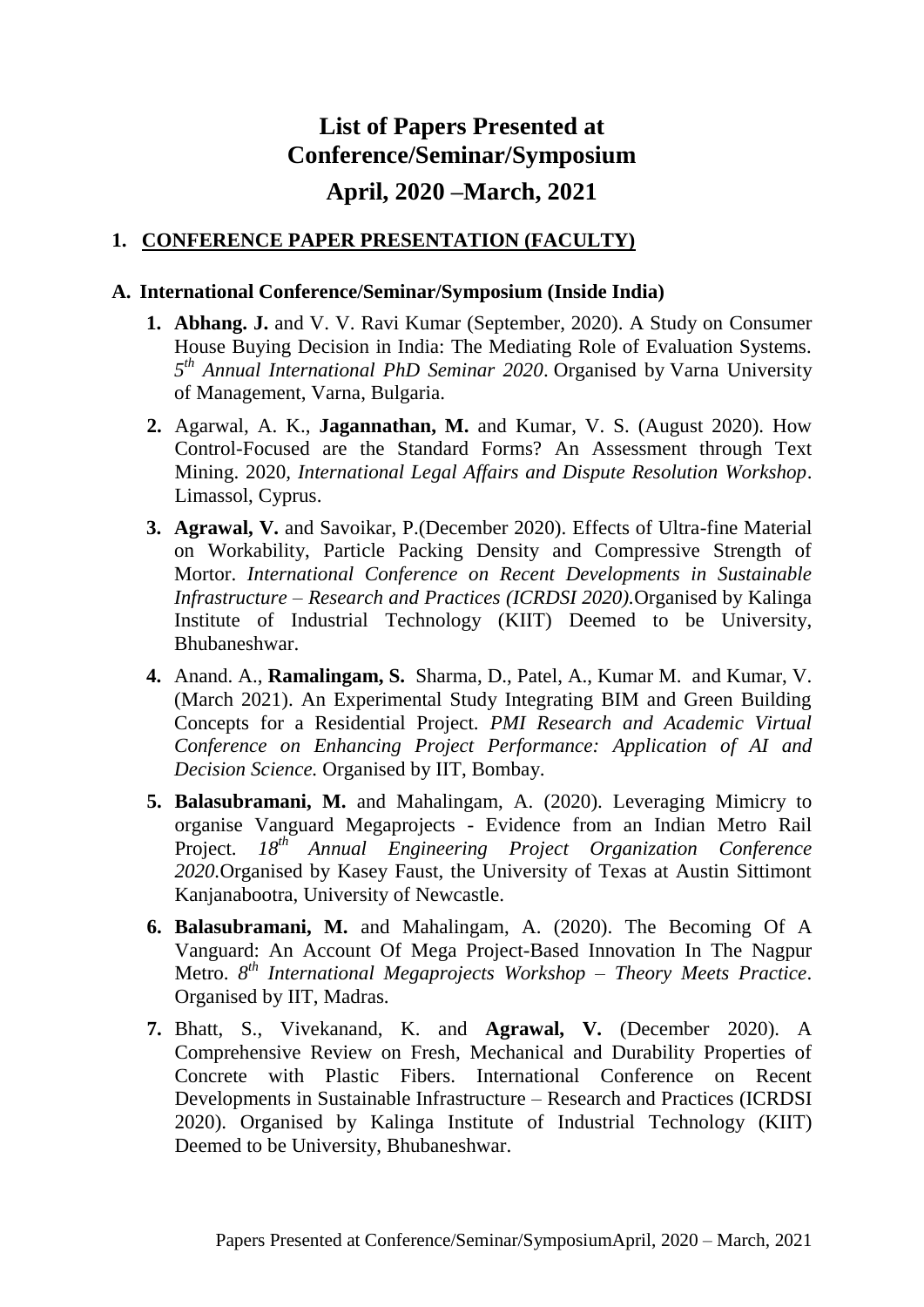- **8. Bhavsar, V.** and **Samanta, P. K.** (November 2020). Sustainability of Digital Payments: An Empirical Evidence from India. *International Conference on Sustainability and Equity "Digital Society".*Organised by Kalinga Institute of Industrial Technology (KIIT), Bhubaneswar.
- **9. C. Savitha** and M. Sainath. (December 2020). When Disruptive Innovations Really Disrupts - The Impact of Technological Innovation on the Social, Moral and Ethical Fabric of the Society. *22nd Annual Convention of the Strategic Management Forum Conference* organised by IIM Ranchi.
- **10.Chothe, O.** and **Agrawal, V.** (March 2021). An Experimental Investigation on Applications of Fibre Reinforced Composites for Rehabilitation of Concrete Beams. Virtual conference on Disaster Risk Reduction-Civil Engineering for a Disaster Resilient Society. Organised by NIT, Suratkal.
- **11.Ghosh, P.** (January, 2021). Viability of Public- Private- Partnership in Metro Rail Project during Pandemic: A Case of Hyderabad Metro Rail. *10th International Finance Conference SIFICO 2021 on COVID-19 and Financial Markets*. Organised by K. J. Somaiya Institute of Management.
- **12.** Goel, R. **Mishra, S.** (June 2020). MSMEs in Construction: Changing Dimensions. '*Retrospect and Prospects of MSMES in the Post COVID 19'*. Organised by the School of Resource Management, KISS Deemed to be University, Bhubaneswar, Odisha, India.
- **13. Jagannathan, M., Singla, H.** Venkata S. Kumar (March 2021). Financial Drivers of Binding Dispute Resolution in Construction Firms: A Panel Data Investigation from India. *PMI Research and Academic Virtual Conference on Enhancing Project Performance: Application of AI and Decision Science.* Organised by IIT, Bombay.
- **14. Jain, Sameer** and **Jain, Sachin.** (2021).Optimization Based Different Tools and Techniques used in Construction Projects – A Literature Review. *International Conference on Rethinking Business Strategies, Entrepreneurial Challenges & Societal Values in a Change Global Scenario*. Organised by Prestige Institute of Management and Research, Indore.
- **15. Jain, Sameer.** (January 2021). Experimental Study of Descriptive and Inferential Analytics Approaches for Real Estate Buyers using 'R' Tools. *International Conference on Recent Advances in Deep Learning (ICRADL-202)*. Organised by the Department of Computer Science & Engineering, Shri Vishnu Engineering College for Women (Autonomous), Bhimavaram, Andhra Pradesh. **(Outstanding Paper Award).**
- **16.**Khandelwal, U. **Sudarsan, J.S.** and **Jain, M.** ( March 2021). Smart Urban Water Management (SUWM) A Need of the Hour – Case Study On Pune City**.** *International Conference on "Water and Environment" (ICWE-2021*. Organised by the Department of Civil Engineering, Maulana Azad National Institute of Technology, Bhopal. **(Best Paper Award)**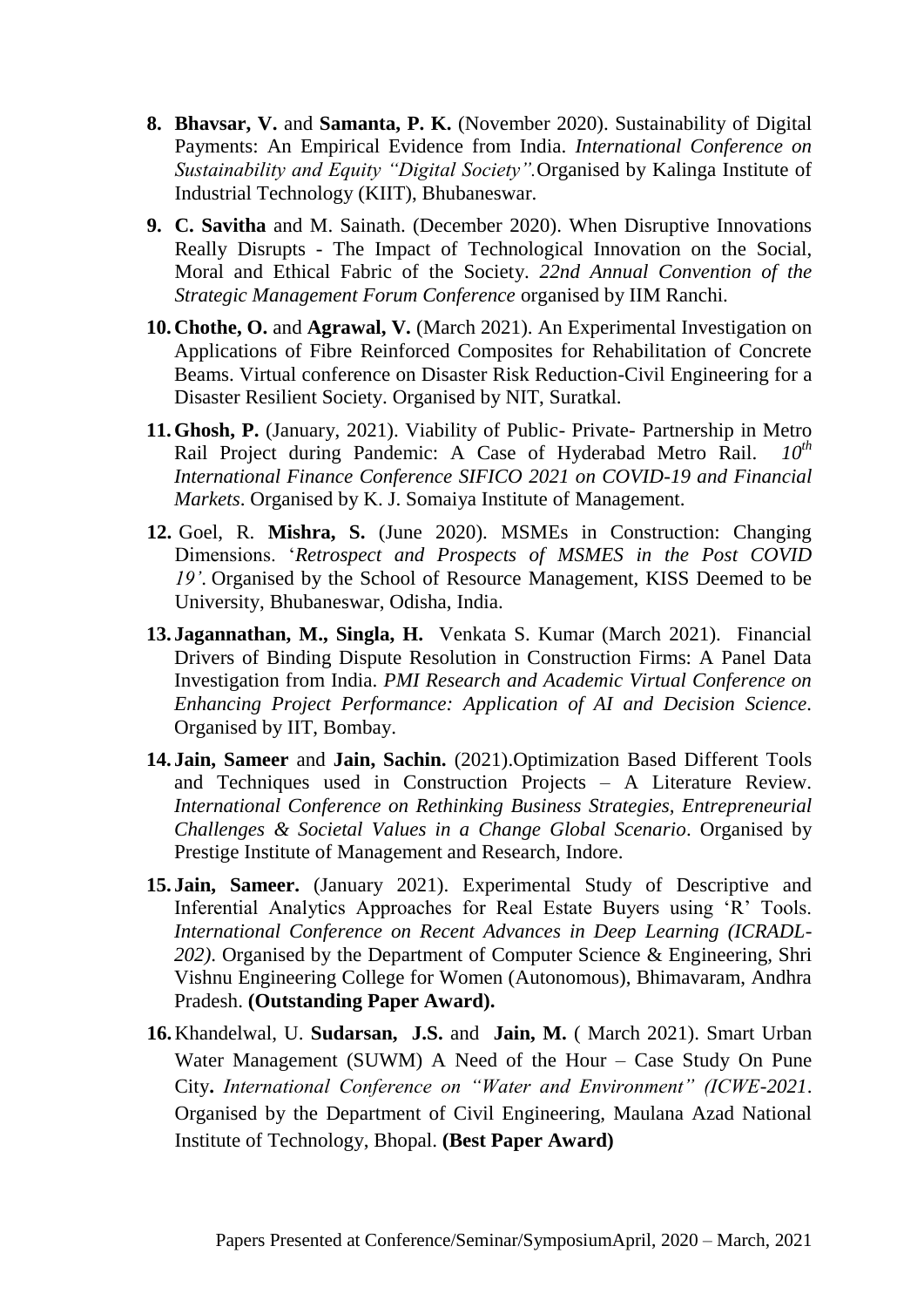- **17.Kore, S.** (February 2021). Mechanical Performance of Concrete Mixes Using Marble Waste and ISF Slag. International Conference on Recent Advances in Civil Engineering for Sustainable Development (RACESD-2021). Organized by Department of Civil Engineering, Maulana Azad National Institute of Technology, Bhopal.
- **18.Kore, S.** (March 2021). Sustainable Production of Concrete using Coir Fibres. At Online International Conference on Sustainable Energy, Environment and Green Technologies (ICSEEGT 2021). Organized by Poornima College of Engineering, Jaipur.
- **19.**Krishna, S. V., Parashar, A. and **Sudarsan, J. S.** (March 2021). Feasibility Study on Sub-Grade Stabilization of Pavement using Lime and Fly Ash as Admixtures. *International Conference on Advances in Construction Materials and Management (ACMM 2021).* Organised by Department of Civil Engineering, SRM Institute of Science and Technology, Kattankulathur, in collaboration with University Malaysia Sarawak (UNIMAS), Malaysia.
- **20.Malla, V.** and **Prasad K. V.** (March, 2021). Critical Success Factors of Lean-Agile adoption in Construction Projects. *4 th RSRI Conference on Recent trends in Science and Engineering.* Organised by REST Labs and REST Society for Research International. Kaveripattinam, Krishnagiri, Tamil Nadu, India.
- **21.Malla, V.,** Patharvat, S.F. and **Chowdary, R. K.** (March 2021). Modelling Interactions of Lean-Agile Enablers in Construction Project Management using Interpretive Structural Modeling (ISM). *PMI Research and Academic Virtual Conference on Enhancing Project Performance: Application of AI and Decision Science.* Organised by IIT, Bombay.
- **22.Malla, V.,** Surya Srinivas A V S S and **Chowdary R. K.** (December 2020). Technology Enabled Critical Success Factors for Organizational Strategy: A Conceptual Framework for Indian AECO. 22nd Annual Convention of the Strategic Management Forum Conference organised by IIM Ranchi.
- **23.Muralidhar, P.** (October 2020). A Frame work for Selection of Construction Project using CODAS Approach. *International Conference on Industrial and Manufacturing Systems (CIMS – 2020).* Organized by BR Ambedkar National Institute of Technology, Jalandhar.
- **24.**Pandhare, H., Bharti, P. and **Agrawal, V.** (December 2020). Potential Use of Ceramic Waste in Concrete – A Literature – Based Evaluation*. International Conference on Recent Developments in Sustainable Infrastructure – Research and Practices (ICRDSI 2020)*. Organised by Kalinga Institute of Industrial Technology (KIIT) Deemed to be University, Bhubaneshwar.
- **25.**Parashar, A., Sistla, V. K**., Sudarsan, J. S.** and **Kore, S.** (March 2021). Hempcrete as a Sustainable Building Material: A Viable Alternative to Conventional Concrete. *International Conference on Mathematical Techniques and Applications (e-ICMTA-2021).* Organised by Department of Mathematics SRM Institute of Science and Technology, Kattankulathur, Tamilnadu.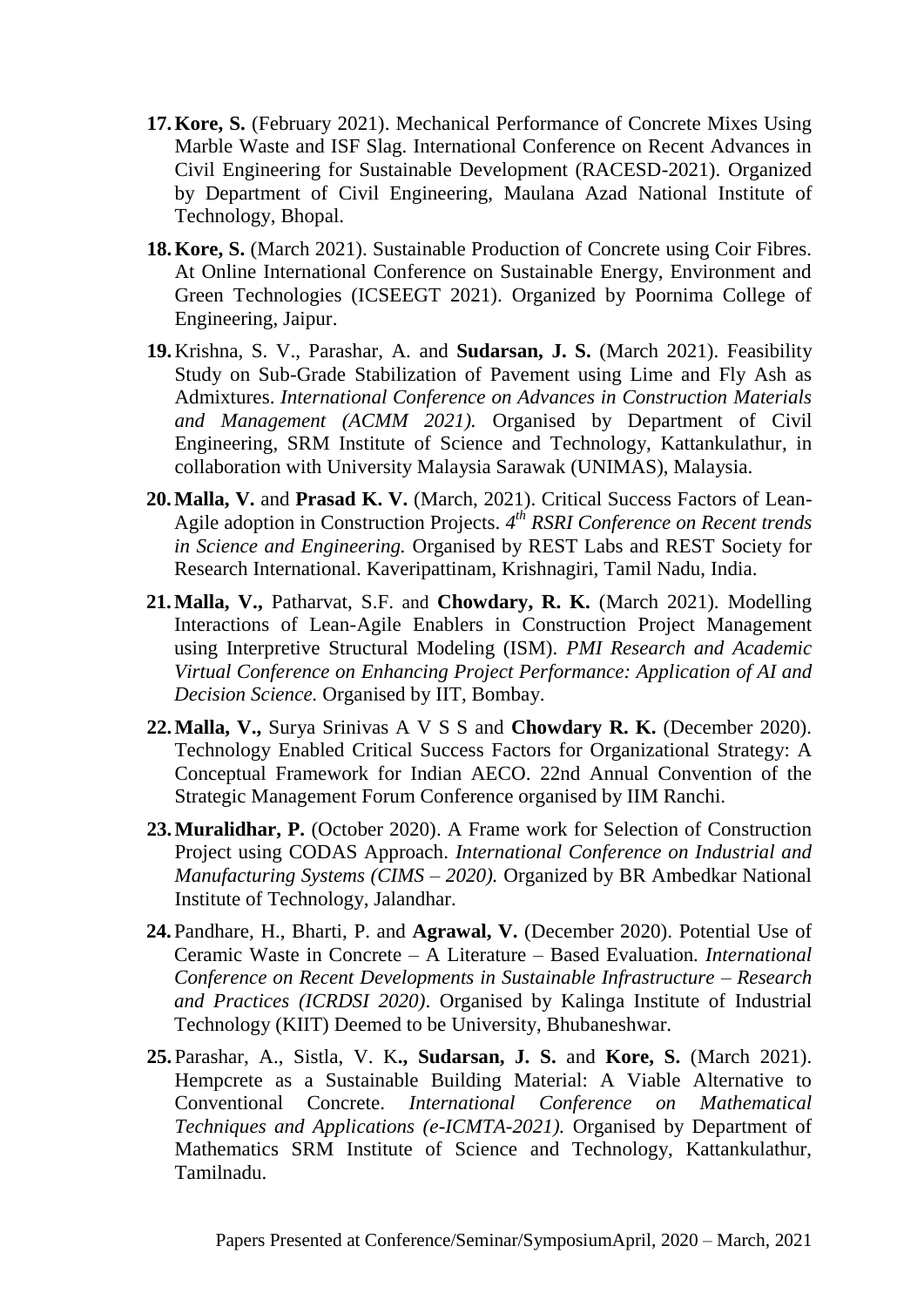- **26.**Parija, P. and **Sudarsan, J. S.** (March 2021). Influence of Rice Straw Ash as A Replacement of Admixtures in Concrete*. International Conference on Advances in Construction Materials and Management (ACMM 2021).* Organised by Department of Civil Engineering, SRM Institute of Science and Technology, Kattankulathur, in collaboration with University Malaysia Sarawak (UNIMAS), Malaysia.
- **27.**Patel, D. Rohan Jain, R. and **Sudarsan, J. S.** (March 2021). Role of Modern Tools in Construction Projects. *PMI Research and Academic Virtual Conference on Enhancing Project Performance: Application of AI and Decision Science.* Organised by IIT, Bombay.
- **28.Patil, N.** (February 2021). Application of 3D-Printing Technology for Construction Project. *International Conference on Recent Advances in Civil Engineering for Sustainable Development (RACESD-2021).* Organized by Department of Civil Engineering, Maulana Azad National Institute of Technology, Bhopal.
- **29.**Patnaik, B., **Seshadri, S, T.** and Mohapatra, B. G.(December 2020). Evaluation of Impact Strength of Fibre Reinforced Copper Slag Concrete. *ICRDSI – 2020 International Conference on Recent Development in Sustainable Infrastructure (Research and Practices).*Organised by School of Civil Engineering, KIIT Deemed to be University, Bhubaneswar.
- **30.**Patnaik, B., **Seshadri, S, T.,** Gebreyesus, T. and Mathewos, E. (April 2019). Effect of Acids Attack on Copper Slag Admixed Concrete. *9th National Research Conference on Innovative Research for National Development.*  Organised by Dilla University, Ethiopia.
- **31.**Patnaik, B., **Seshadri, S, T.,** Mathewos, E. and Gebreyesus, T. (May 2019). Copper Slag as a Sustainable Building Material for Elevated Temperature. *8th Annual National Research Workshop 'Research for Development'*. Organised by WolaitaSodo University, Ethiopia.
- **32.Pawar, A.** (March 2021). A Critical Study to Assess the Hurdles in Adoption of Sustainable Walling Materials in Construction Industry. *International Conference on Sustainable Energy, Environment and Green Technologies (ICSEEGT 2021).* Organized by Poornima College of Engineering, Jaipur.
- **33.Pawar, A.** and **Bhoyar, S.**(February 2021). A Critical Study on Sustainable Walling Materials. International Conference on Recent Advances in Civil Engineering for Sustainable Development (RACESD-2021). Organized by Department of Civil Engineering, Maulana Azad National Institute of Technology, Bhopal.
- **34.Pilaka, N.** (January 2021). A Study of the Pune BRTS Project Contract. *International Conference on Rethinking Business Strategies, Entrepreneurial Challenges & Societal Values in a Change Global Scenario.Organised by Prestige Institute of Management and Research, Indore*. **(Best Research Paper Presentation Award).**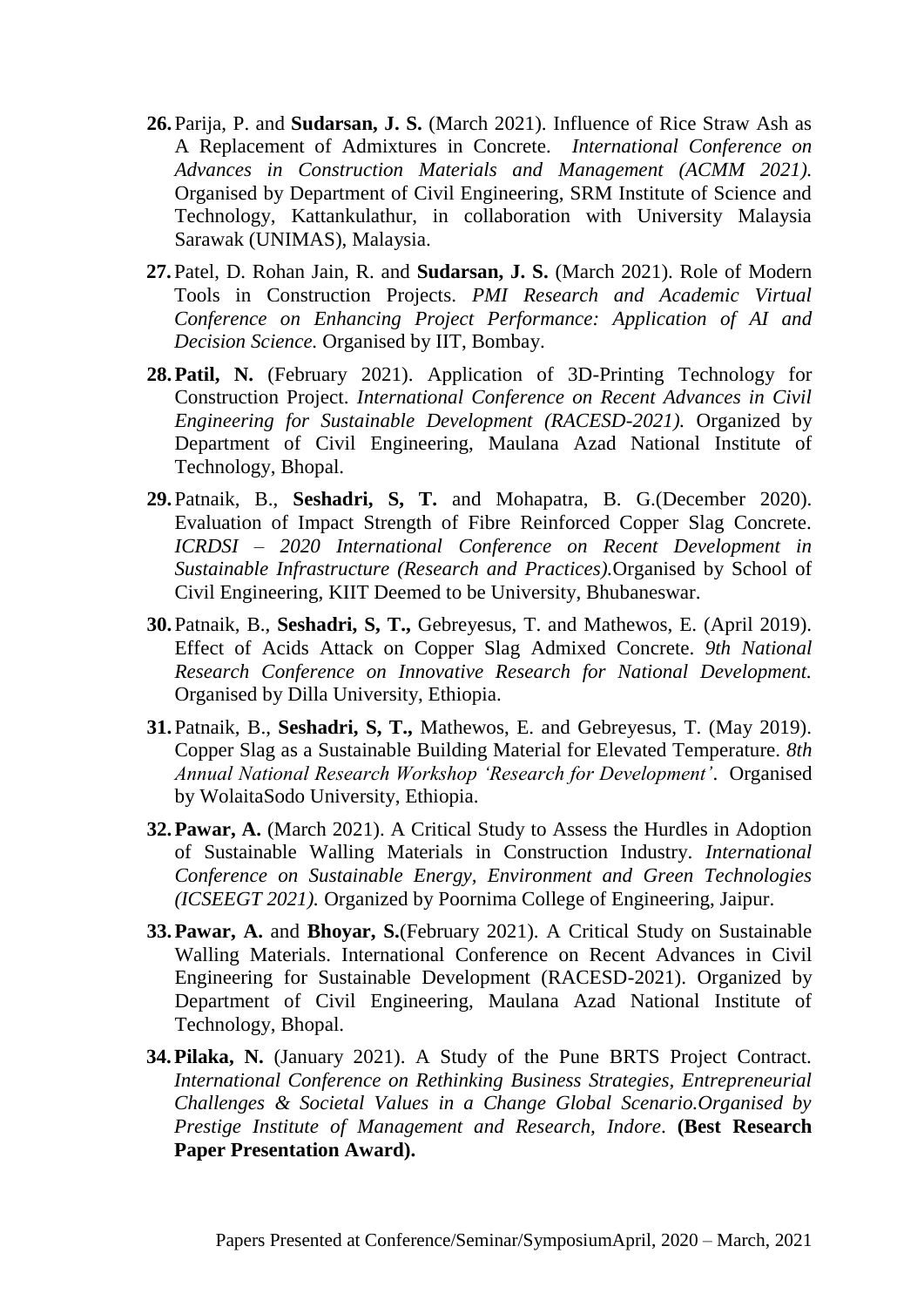- **35.Prasad K. V.** (March, 2021). Lean Readiness of Organizations: An overview. *4 th RSRI Conference on Recent trends in Science and Engineering*. Organised by REST Labs and REST Society for Research International. Kaveripattinam, Krishnagiri, Tamil Nadu, India.
- **36.Prasad, K. V.,** Vasugi V. and **Venkatesan, R.** (March, 2021). Last Planner System for Sustainable Development of Infrastructure Projects – A Review of the Experiences from Implementation. *Virtual Conference on Disaster Risk Reduction-Civil Engineering for a Disaster Resilient Society'* Organised by NITK Surathkal.
- **37.Ramakrishna N.,** and Sridhar, K. S. (November 2020). Urban Civic Services Delivery and Climate Change Challenges: A Study of Two Indian Cities. *International Workshop cum Training on Green Growth Strategies for Climate Resilience and DRR: Policies, Pathways and Tools.* Organized by National Institute of Disaster Management, New Delhi.
- **38.Ramakrishna N.,** Raipure, A., Ate, P. and Singh, A. (November 2020). Green Buildings, Sustainability and Value Premium: An Empirical Study of Pune. *International Conference on Sustainability and Equity "Digital Society".*Organised by Kalinga Institute of Industrial Technology (KIIT) Deemed to be University, Bhubaneswar.
- **39.Rambabu, M., Sudarsan, J. S.** and **Srihari, V.** (March, 2021). Disaster Management Impact on CRIP Sector and its Mitigation using BIM Tool. 2<sup>nd</sup> *International Conference on Mathematical Technique and Application (e-ICMTA -2021).* Organised by SRM Institute of Science and Technology, Tamilnadu, India.
- **40.Reddy, H.** and **Samanta, P. K.** (December 2020).Sustainable Solutions for Urban Public Transportation: A Case Study. *International Conference on Recent Developments in Sustainable Infrastructure – Research and Practices (ICRDSI 2020).*Organised by Kalinga Institute of Industrial Technology (KIIT) Deemed to be University, Bhubaneshwar.
- **41.Roy, D.** (February 2021). Contractual Mitigation of Impact of COVID in Construction Sector through Force Majeure Clause. *International Management Conference on Re-Inventing the Future of Work and Business: Challenges, Opportunities and the Path Ahead.* Organised by Kalinga Institute of Industrial Technology (KIIT) School of Management, Deemed to be University, Bhubaneswar.
- **42.Roy, D.** and Kalidindi, S. N. (May 2020). Reconciling Agamashastra with UNESCO Principles for Conservation: A Case Study on Temple Conservation. COMOS India Scientific Symposium 2020-Structural & Material Analysis in Built Heritage Conservation hosted online in association with NSC on Analysis and Restoration of Structure of Architecture Heritage (ARSAH). Organised by COMOS India Scientific Symposium 2020 at IIT, Madras.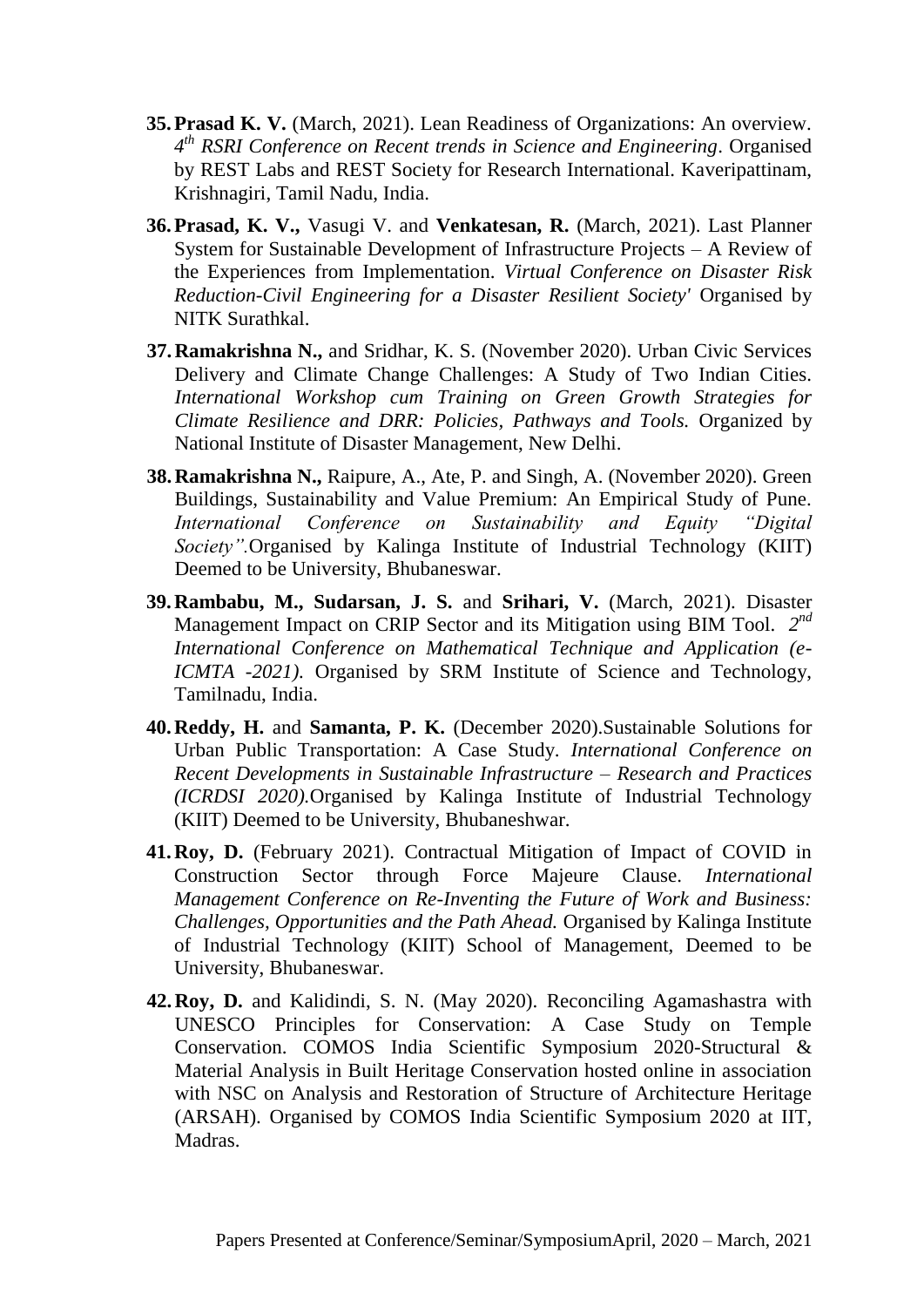- **43.Sathish Kumar, R.** (December 2020). Operational and Constructional Challenges of a Highway Project – A Live Case Study on National Highway No 67 from km 424/650 to km 487/693 in Anantapur District of Andhra Pradesh. International Conference on "Recent Developments in Sustainable Infrastructure - Research and Practices (ICRDSI 2020). Organised by School of Civil Engineering, KIIT Deemed to be University, Bhubaneswar.
- **44.Savitha, C.** and **Malla, V.,** (December 2020). Factors Driving the Role of Women in Real Estate Entrepreneurship: An Interpretive Structure Model. *22nd Annual Convention of the Strategic Management Forum Conference.*  Organised by IIM Ranchi.
- **45.Seshadri, S, T.,** (July 2020). Flexural Behaviour of Glass Fibre Reinforced Self Compacting Beams. 4<sup>th</sup> International Conference on Advanced Research *in Civi1 Engineering (ICARCE- 2020).* Organised by Reva University, Bengaluru, India
- **46.Seshadri, S, T.,**(June 2020). Strength Behaviour of Self Compacting Concrete at low temperatures. *Two Day Online National Conference on Emerging Trends in Civil Engineering (ETCE-2020).* Organized by Department of Civil Engineering department of KL University. Guntur, India**.**
- **47.Shashank, B.** and Nagraj, P.S. (March 2021). Self-Healing Behavior of Microcapsule Based Concrete. *International Conference on Advances in Construction Technology and Management (ACTM-2021).* Organised by Department of Civil Engineering, College of Engineering, Pune. **(Best Paper Award)**
- **48.**Shendurkar, P. S., **Jain, M. S.** and **Sudarsan, J. S.** (March 2021). Impact of Risk Assessment in Project Execution and its Mitigation Strategies using Modern Automation. *International Conference on Advances in Construction Materials and Management (ACMM 2021).* Organised by Department of Civil Engineering, SRM Institute of Science and Technology, Kattankulathur, in collaboration with University Malaysia Sarawak (UNIMAS), Malaysia.
- **49.Singh, I.** (December 2020). Solutions for Pure Water in Sustainable Development of Green Buildings. *5 th International Multidisciplinary Research Conference.* Organized by Osmania University Center for International Program, Osmania University Campus, Hyderabad.
- **50.Singla, H., Srividhya, S.** and **Jagannathan, M.** (March 2021). Factors Influencing the Efforts to Estimate Project Indirect Cost Accurately In Construction Projects: An Exploratory Study from Indian Perspective. *PMI Research and Academic Virtual Conference on Enhancing Project Performance: Application of AI and Decision Science.* Organised by IIT, Bombay.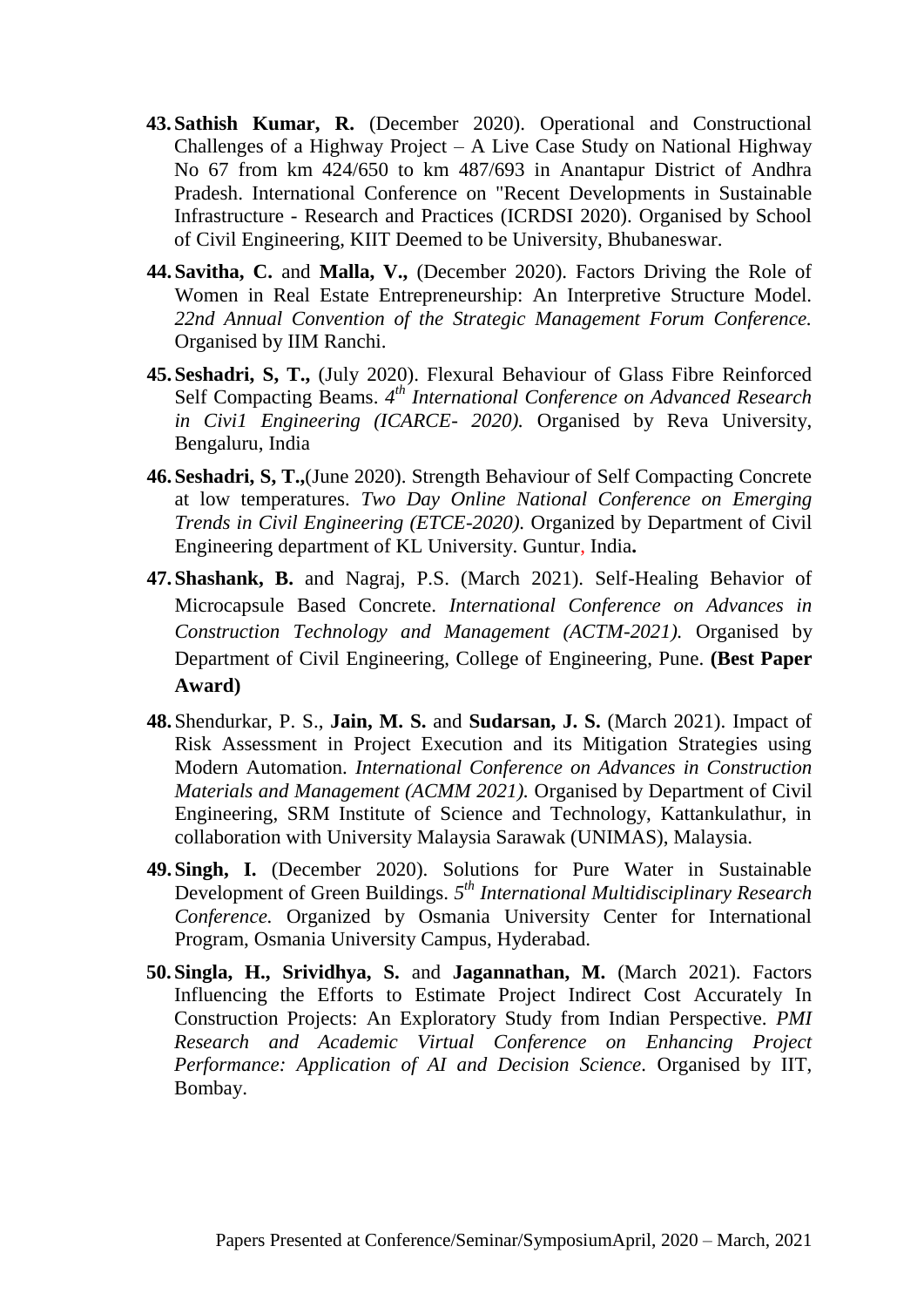- **51.Singla, H.,Samanta, P. K.** and **Srividya, S.** (November 2020). An Exploratory Analysis of the Motivators of Second-Generation Family-Successors for Joining their Family Business: Cases of Construction Family Business in India. *A virtual International Conference conducted under the theme Family Business in Emerging, Developing and Transitional Economies*. Organized by Family Business in the Arab World Conference (FBAW).
- **52.**Sridevi, M., Srinivasa Rao, P. and **Seshadri, S, T.** (December 2020). Impact-Strength of Quaternary Blended Bacteria-based Self-Consolidating Concrete. *ICRDSI – 2020 International Conference on Recent Development in Sustainable Infrastructure (Research and Practices).* Organised by School of Civil Engineering, KIIT Deemed to be University, Bhubaneswar.
- **53.Sudarsan, J. S.** (March 2021). Production of Biogas from Kitchen Waste (KW)-A Viable Alternative for Energy Crisis. *International Conference on Advancements and Innovations in Civil Engineering (IC-AICE 2021).* Organized by Department of Civil Engineering, K. D. K. College of Engineering, Nagpur.
- **54.Sudarsan, J. S., Abhyankar, A.,** Parashar, A. and Sistla, V. K. (December 2020). Analysing Construction and Demolition Waste Practices: An Indian Case Study. International Conference on Innovative Solutions and Challenges in Civil Engineering (ICRDSI 2020). Organized by Kalinga Institute of Industrial Technology (KIIT), Deemed to be University, Bhubaneswar, Odisha.
- **55.Sudarsan, J. S.,** Harshavardhan, K. Jyothi Priyanka Reddy, Ayushi, Karun, M. and Sri ChaitanyaVarma. (December 2020). Cognizance of Rainwater Management System in Urban Areas (Pune city) - A Trial Study*. International Conference on Recent Development in Sustainable Infrastructure: Research & Practices.*Organised by School of Civil Engineering, KIIT Deemed to be University, Bhubaneswar.
- **56.Sudarsan, J. S.,** Harshavardhan, Priyanka Reddy, K. J., Karun, M. Ayushi, Varma, S. C. and Kumkumwar, R. (March 2021). Review on the Status of Water Management Practices in Pune City. *International Conference on Advances in Construction Materials and Management (ACMM 2021)*. Organised by Department of Civil Engineering, SRM Institute of Science and Technology, Kattankulathur, in collaboration with University Malaysia Sarawak (UNIMAS), Malaysia.
- **57.Sudarsan, J. S.,** K. Jyothi Priyanka Reddy, Haseeb A. H. Biyabani. (February 2021). PHARMACOVIGILANCE- A Need of the Hour to Mitigate the Use of Banned Drugs in the Covid Pandemic. *International Conference on Nano science and Nanotechnology (ICONN – 2021).*Organised by Department of Physics and Nanotechnology, SRM Institute of Science and Technology, Kattankulathur.